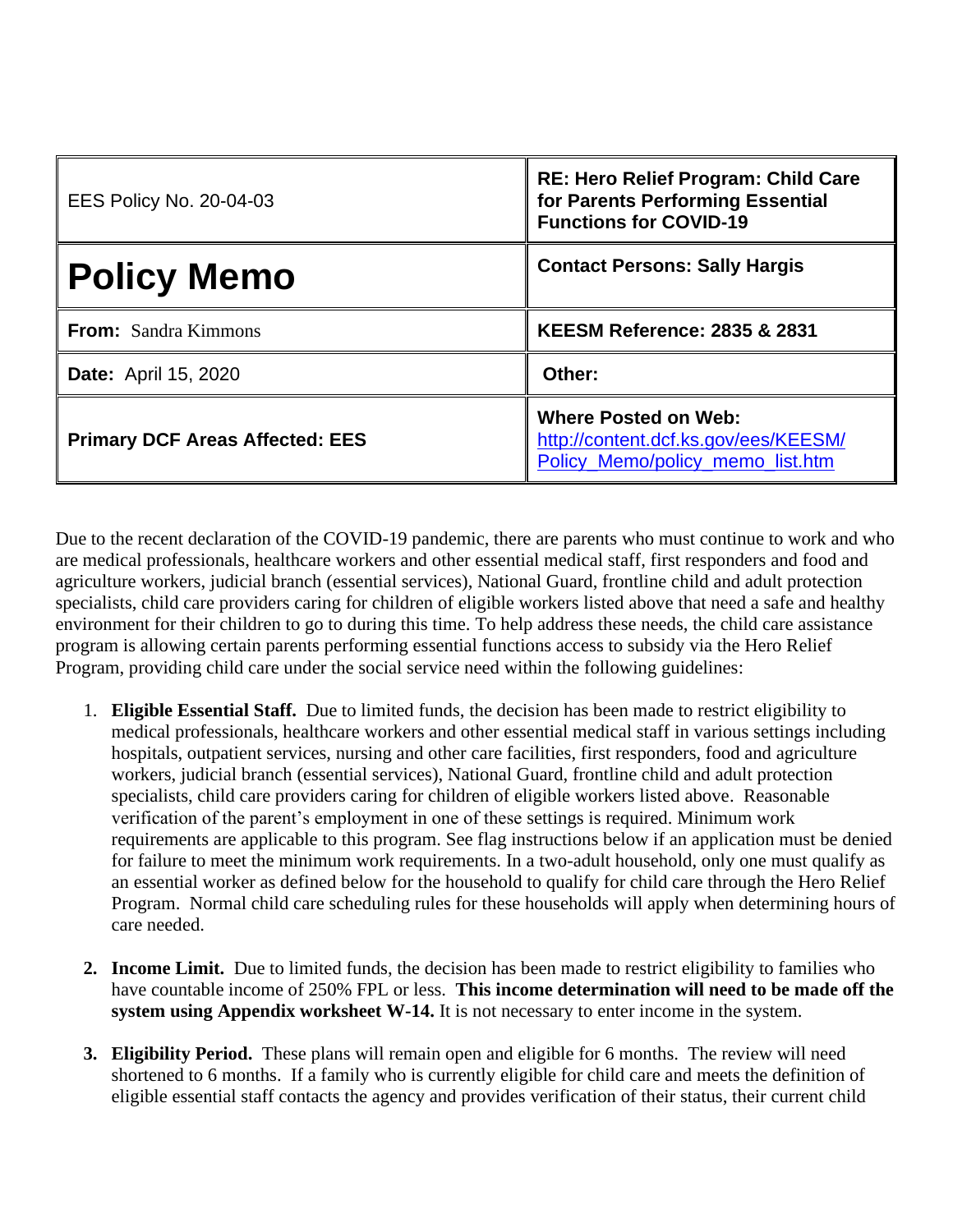care plan will be ended with the current month, and a new Hero Relief Program plan for child care written for 6 months with a social service need reason. The review due month in KEES will need to be changed to match the end of the 6-month period.

Families applying for the Hero Relief Program will use the regular application form ES-3100. There is no place on the application for them to indicate that they are applying for this specific type of child care. EES staff will need to screen each application for child care that they are working on. Based on the place of employment listed and/or employment verifications provided, the prudent person concept will need to be used to make this determination. It may be necessary to contact applicants if EES staff have questions about this. If there are questions, decisions regarding whether or not someone qualifies as an essential worker will be made by the region's EES PA or APA. **Note that families applying for this assistance must be continuing to work.**  However, if they should temporarily stop working after approval, eligibility will continue through the 6-month eligibility period.

As with other child care cases with a social service need, no family share deduction is assigned to these families.

Families who qualify for the Hero Relief Program will need special processing on the Child Support referral pages. In KEES, EES staff will add the following note to the referral: "CC-COVID" to flag it for CSS staff. In addition, the non-custodial parent must be listed as unknown to assist with tracking. If there is good cause to not require CSS cooperation, EES staff will approve the application even if there is an existing non-cooperation penalty that has not been resolved.

If a family who qualifies for the Hero Relief Program is using a provider who is not currently enrolled with DCF and they want to become enrolled, EES staff must note on the referral to provider enrollment that this provider will provide care for a family who qualifies for the Hero Relief Program.

All cases receiving child care through the Hero Relief Program must be flagged in KEES using the "Child Care-COVID-19" flag. The processing date will be the begin date and the end of the 6-month plan will be the end date for the flag. This flag must also be used for any case that is denied due to not meeting the 20 hour per week work requirement. The negative action reason "Failed 28 Hr Work Req" will be used to deny the application. The worker will need to append the NOA using the Standard Copy and paste from the KEES user manual at this link: [CC Denial/Discontinuance for Failure to Meet Work Hour Requirements.](http://dcfnet.dcf.ks.gov/Pages/Home.aspx)

## **This program will begin on April 20, 2020 and will remain in place until the Kansas COVID-19 Emergency Declaration incident period is end dated. DCF staff will be notified when it is end dated.**

For applications received in April prior to the  $20<sup>th</sup>$  but not yet processed, if the family's countable income is over 185% of FPL but under is less than or equal to 250% of FPL, the application will be approved with a plan start date of April 20, 2020. It will be necessary to append the approval notice in KEES and use the comment section to advise the family that they were not eligible prior to April 20<sup>th</sup> because their income exceeded allowable limits for child care that was available at that time. The Hero Relief Program for essential workers begins on April  $20<sup>th</sup>$ . For the same situation, if the family's countable income is 185% of FPL but the application has not yet been processed, the application will be approved back to the date of application using the guidelines for the Hero Relief Program with no family share deduction assigned.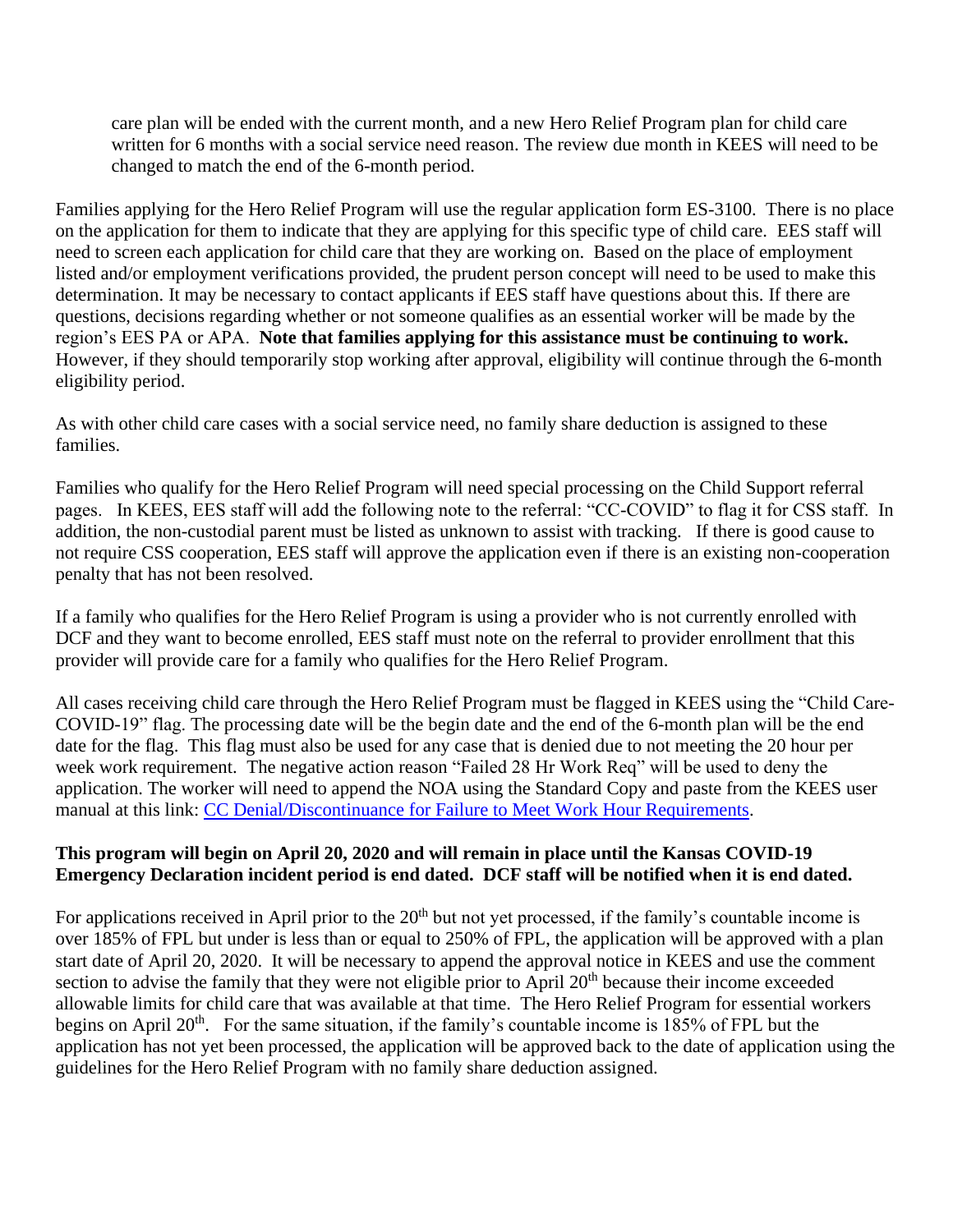## Examples:

- 1. A family applied for child care on April  $16<sup>th</sup>$ , and the eligibility worker is processing the application on April 21<sup>st</sup>. The family's countable income is 200% of the FPL for their household size, and the parent meets the definition of an essential worker. Since the household did not qualify for regular child care due to excess income, but would qualify for the Hero Relief Program, the application will be approved with a child care plan starting on April  $20<sup>th</sup>$ , the first day of the new program. The approval notice is appended and a note is added to the comment section to explain the April  $20<sup>th</sup>$  start date of the child care plan.
- 2. Same scenario as example #1, except that the family's countable income is 150% of the FPL. In this case, the application will be approved with a start date of April  $16<sup>th</sup>$ .

It is not intended for EES staff to find and rework applications that have already been correctly processed. However, if staff are contacted by a family that applied within 30 days and was correctly denied for excess income at the time of processing, but would qualify for child care through the Hero Relief Program, the family will not be required to reapply. Child care will be approved beginning with the date of the contact, but no sooner than April 20, 2020. For example, a client applied on April 1<sup>st</sup>, and on April 6<sup>th</sup> was correctly denied due to countable income that was 200% of the FPL. On April 20<sup>th</sup> the client hears about the new Hero Relief Program and contacts the agency to ask about child care. If qualified, the original application may be used and the application approved effective April  $20<sup>th</sup>$ . Child care plans will not start before April  $20<sup>th</sup>$ .

Essential workers are being defined as follows.

Healthcare workers:

- Workers who perform critical clinical research, development, and testing needed for COVID-19 response.
- Healthcare providers and Caregivers including physicians, dentists, psychologists, mid-level practitioners, nurses and assistants, infection control and quality assurance personnel, pharmacists, physical and occupational therapists and assistants, social workers, optometrists, speech pathologists, chiropractors, and diagnostic and therapeutic technicians and technologists.
- Hospital and laboratory personnel (including accounting, administrative, admitting and discharge, engineering, epidemiological, source plasma and blood donation, food service, housekeeping, medical records, information technology and operational technology, nutritionists, sanitarians, respiratory therapists, etc.).
- Workers in other medical and biomedical facilities (including Ambulatory Health and Surgical, Blood Banks, Clinics, Community Mental Health, Comprehensive Outpatient rehabilitation, End Stage Renal Disease, Health Departments, Home Health care, Hospices, Hospitals, Long Term Care, Nursing Care Facilities, Organ Pharmacies, Procurement Organizations, Psychiatric Residential, Rural Health Clinics and Federally Qualified Health Centers, and retail facilities specializing in medical good and supplies).
- Public health / community health workers, including those who compile, model, analyze and communicate public health information.
- Blood and plasma donors and the employees of the organizations that operate and manage related activities.
- Workers who manage health plans, billing, and health information, who cannot practically work remotely.
- Workers who conduct community-based public health functions, conducting epidemiologic surveillance,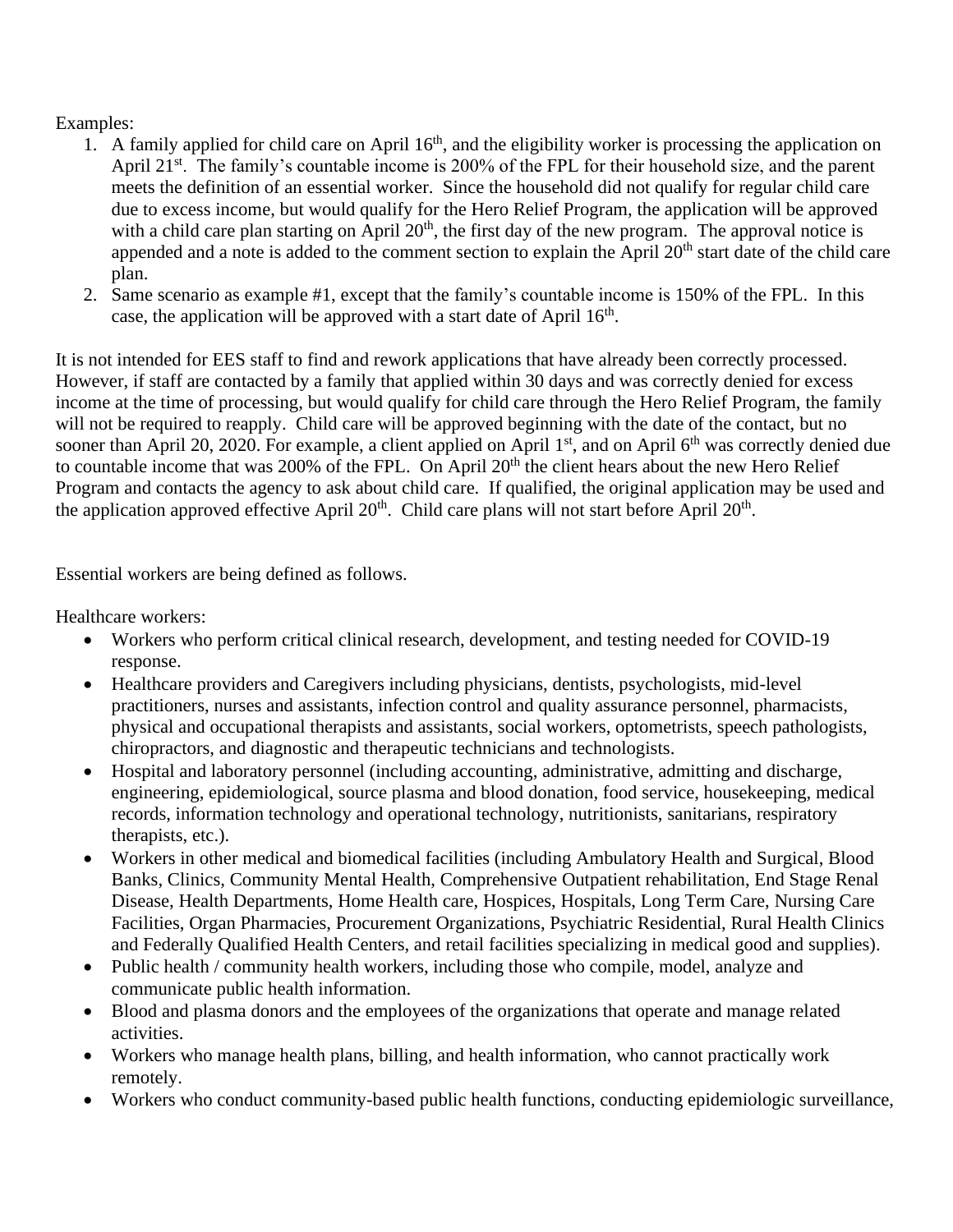compiling, analyzing and communicating public health information, who cannot practically work remotely.

- Workers performing information technology and cybersecurity functions at healthcare and public health facilities, who cannot practically work remotely.
- Workers performing security, incident management, and emergency operations functions at or on behalf of healthcare entities including healthcare coalitions, who cannot practically work remotely.
- Pharmacy employees necessary to maintain uninterrupted prescription filling.

First responders:

• Public and private personnel (front line and management) in emergency management, law enforcement, fire and rescue services, emergency medical services, and private security, to include public and private hazardous material responders, air medical service providers (pilots and supporting technicians), corrections, and search and rescue personnel.

Food and agriculture workers:

- Workers supporting groceries, pharmacies, convenience stores, and other retail (including unattended and vending) that sells human food, animal/pet food and pet supply, and beverage products, including retail customer support service and information technology support staff necessary for online orders, pickup and delivery.
- Restaurant carry-out and quick serve food operations, including dark kitchen and food prep centers, and carry-out and delivery food employees.
- Food manufacturer employees and their supplier employees—to include those employed in food ingredient production and processing facilities; livestock, poultry, seafood slaughter facilities; pet and animal feed processing facilities; human food facilities producing by-products for animal food; beverage production facilities; and the production of food packaging.
- Farmers, farm workers, and agribusiness support services to include those employed in auction and sales: grain and oilseed handling, processing and distribution; animal food, feed, and ingredient production, packaging, and distribution; manufacturing, packaging, and distribution of veterinary drugs; truck delivery and transport; farm and fishery labor needed to produce our food supply domestically and for export.
- Farmers, farm workers, support service workers, and their supplier employees to include those engaged in producing and harvesting field crops; commodity inspection; fuel ethanol facilities; biodiesel and renewable diesel facilities; storage facilities; and other agricultural inputs.
- Employees and firms supporting the distribution of food, feed, and beverage and ingredients used in these products, including warehouse workers, vendor- managed inventory controllers and blockchain managers.
- Workers supporting the sanitation and pest control of all food manufacturing processes and operations from wholesale to retail.
- Employees in cafeterias used to feed employees, particularly employee populations sheltered against COVID-19.
- Workers in animal diagnostic and food testing laboratories in private industries and in institutions of higher education.
- Government, private, and non-governmental organizations' workers essential for food assistance programs (including school lunch programs) and government payments.
- Employees of companies engaged in the production, storage, transport, and distribution of chemicals, medicines, vaccines, and other substances used by the food and agriculture industry, including seeds,